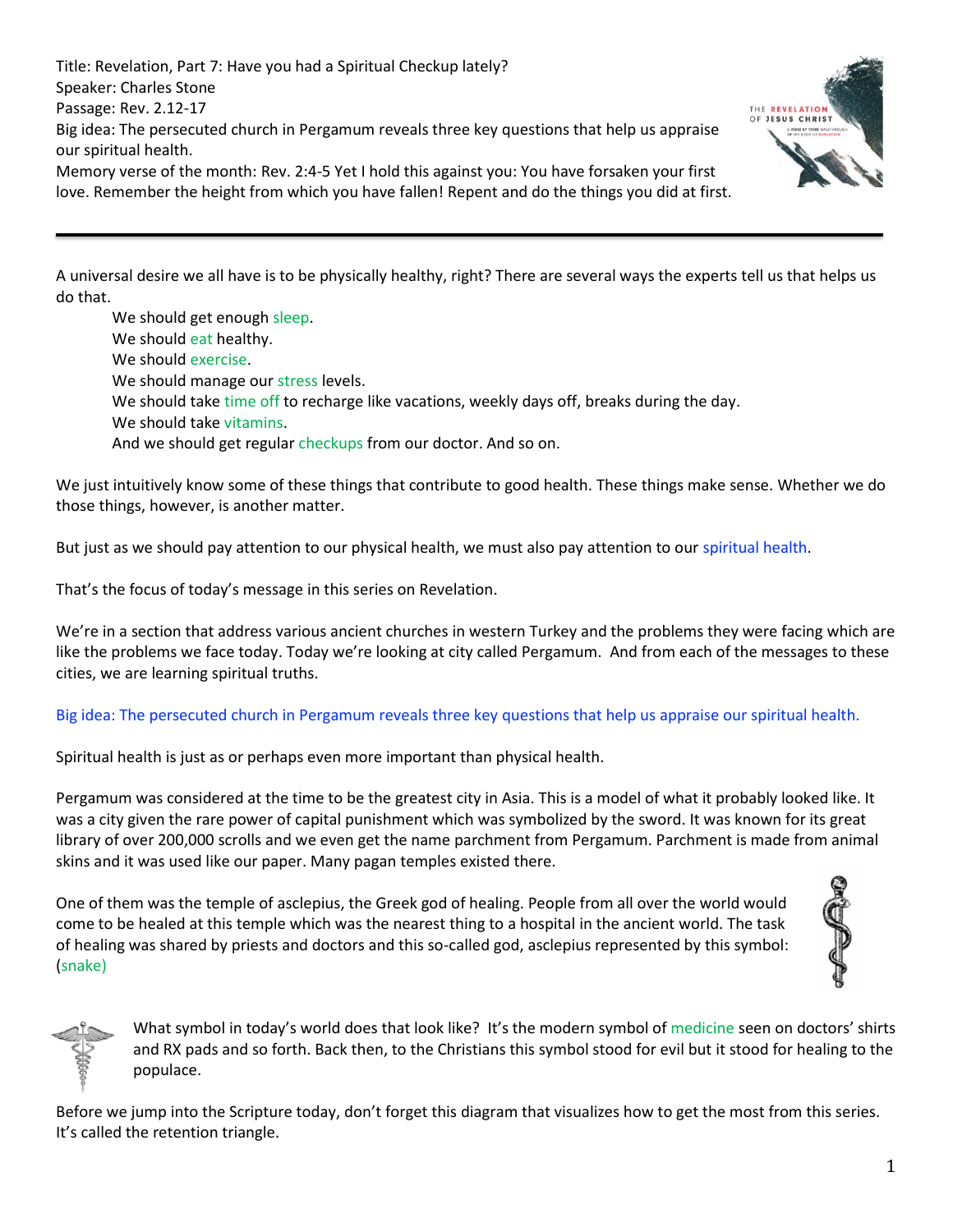

**Read** the passage.

**Record** by taking notes.

**Reflect** over what you read from the scripture or your notes.

Read and study with **humility** as we may lovingly disagree with each other if we have different perspectives.

## Stay **teachable**.

Focus on **the MAJORS vs the minors** by keeping the big picture in mind and not fixating on minor details.

Keep **context** in mind. That is, allow other parts of scripture to illuminate meaning and remember that this book was written in a specific historical context to the early church that was facing persecution.

So, let's read this passage.

## Rev. 2.12-17

 $12$  "To the angel of the church in Pergamum write: These are the words of him who has the sharp, double-edged sword. <sup>13</sup> I know where you live—where Satan has his throne. Yet you remain true to my name. You did not renounce your faith in me, even in the days of Antipas, my faithful witness, who was put to death in your city—where Satan lives.  $^{14}$ Nevertheless, I have a few things against you: You have people there who hold to the teaching of Balaam, who taught Balak to entice the Israelites to sin by eating food sacrificed to idols and by committing sexual immorality. <sup>15</sup> Likewise you also have those who hold to the teaching of the Nicolaitans. <sup>16</sup> Repent therefore! Otherwise, I will soon come to you and will fight against them with the sword of my mouth.<sup>17</sup> He who has an ear, let him hear what the Spirit says to the churches. To him who overcomes, I will give some of the hidden manna. I will also give him a white stone with a new name written on it, known only to him who receives it.

## **Rev. 2:12 "To the angel of the church in Pergamum write:**

Angel could have meant an angel assigned to this church or because angel means messenger it could also mean the pastor of this church.

## **These are the words of him who has the sharp, double-edged sword.**

Think about a sword.

One of the TV shows I enjoy watching is called Forged in Fire. It's definitely a guy show. The show is built around these experts in ancient warfare weaponry. The producers bring blacksmiths into a well-equipped forge where they tape the show. These blacksmiths compete with each other to create swords, knives, and other older types of warfare weapons.

They start with easier tasks like, create a short knife out of these steel balls. Based on their work the judges eliminate blacksmiths until two of them remain. Those 2 then go back to their home forges for 3-4 days to create something elaborate like this sword.

These judges test these swords for strength and sharpness and the one with the best sword wins \$10,000 as the Forged in Fire champion. And some of those tests are brutal on the sword. There are women blacksmiths who have won as well.

Swords and images of swords were everywhere in the Roman empire. They pictured might and judgment. And, Roman governors were divided into two classes, those who had the right of the sword, that is capital punishment, they could execute people as they saw fit, and the other class were those who couldn't. Pergamum had this right and could at any moment use it against the Christians which apparently, they did.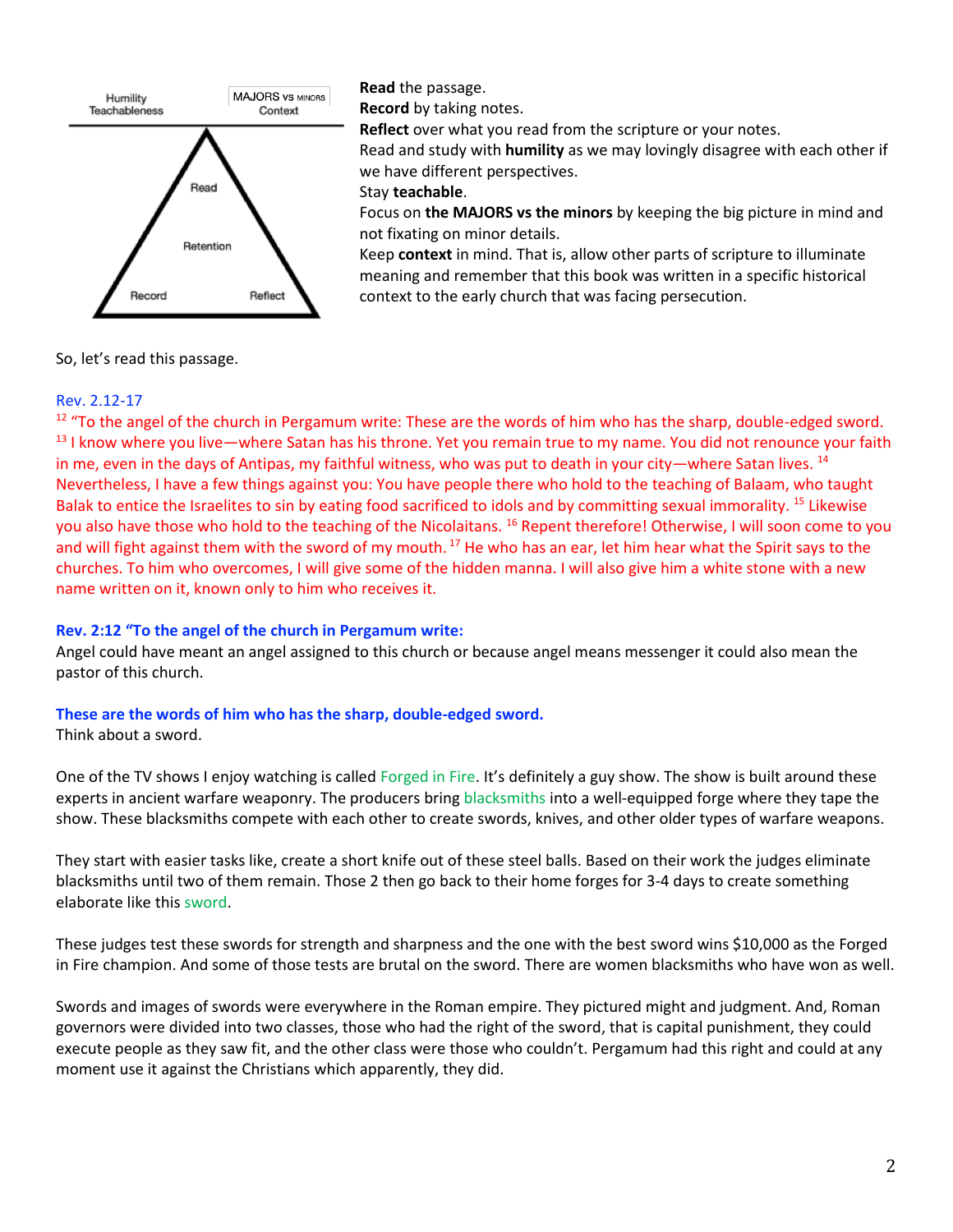So, with this contextual understanding, we need to interpret this image of the sword coming out of Jesus' mouth symbolically rather than literally. This was part of the image of Jesus that John saw in the dream earlier recorded in Revelation.

Jesus does not have an actual sword coming out of his mouth. It was an image in this vision given to John. Rather, it means that Jesus has the last word on judgement. The sword reminds us of his judicial authority over the church and the kingdom of darkness. It's a reminder to us that He is truly the all-powerful ruler. And for these persecuted Christians, they needed to be reminded of that in this city with the power of the sword.

Also, Jesus words can do spiritually what double-edged sword can do physically, slice and penetrate. His words are as piercing as a sword.

The writer of Hebrews describes the Bible in this way.

*Heb. 4:12 For the word of God is living and active. Sharper than any double-edged sword, it penetrates even to dividing soul and spirit, joints and marrow; it judges the thoughts and attitudes of the heart.*

The Bible is like no other book. It is God originated. We call it the word of God because it records God's words for us. And its message has power. It is living, a quality no other book has. It has active power in our lives. It gets to the very heart of the issue. It goes deep. It judges our thoughts and attitudes. It convicts us of sin and invites us to himself. Paul describes it as one of the tools of spiritual warfare.

## *the sword of the Spirit, which is the word of God (Eph 6.17)*

#### **<sup>13</sup> I know where you live—where Satan has his throne.**

Did he mean that satan had a literal throne there. No. But, this city was a center of many pagan gods including a large temple to the father of the gods, Zeus.(temple of zeus)

He's not so much referring to their physical address, their gps coordinates, or a physical throne. Rather, Jesus is acknowledging that he knows the difficulties they face. It was difficult to spiritually stand strong in a culture where all this idol worship took place. So he labels it where satan's throne is, maybe relating it to Zeus's temple being there.

Their response showed that you can be strong in difficult, tempting circumstances. Here's what he says.

## **Yet you remain true to my name. You did not renounce your faith in me, even in the days of Antipas, My faithful witness, Who was put to death in your city—where Satan lives.**

He is commending them for remaining true to Himself even in really bad circumstances. They didn't flinch in the fact of what happened.

Renounce points to a definite crisis rather than ongoing persecution. And that crisis was this, the murder of a Christian for their faith, martyrdom.

We know nothing further about Antipas except that he was probably one of the first or the most notable martyr at the time. Jesus speaks very highly of this saint who gave his life for Jesus. He even used the description for himself, faithful witness.

But, there are some issues in this church

**<sup>14</sup> Nevertheless, I have a few things against you: You have people there who hold to the teaching of Balaam, who taught Balak to entice the Israelites to sin by eating food sacrificed to idols and by committing sexual immorality.**  John makes over 500 illusions to the OT in Revelation. This is one of them. Here is what was happening.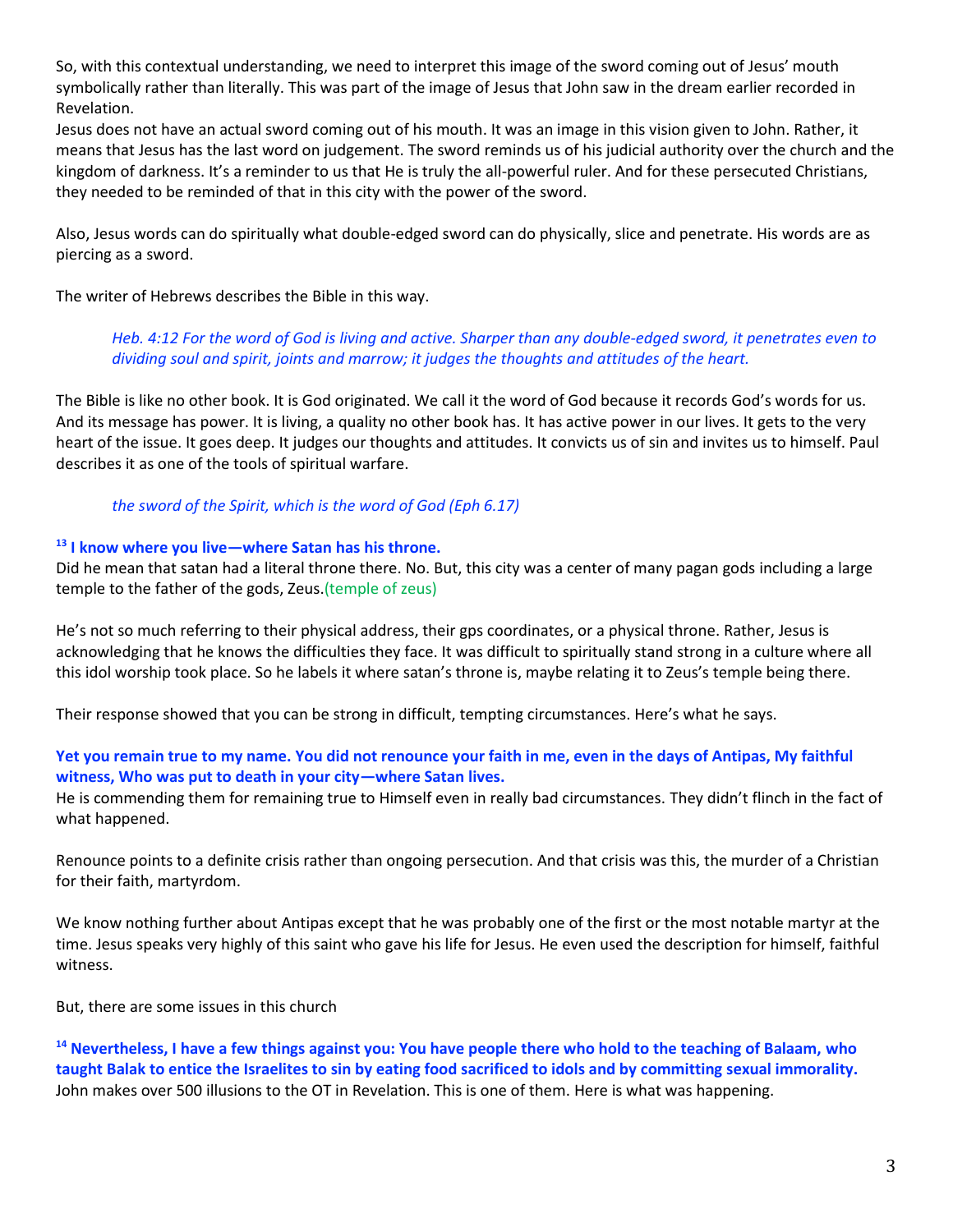Some in the church had been worn down by the financial and social penalties of not giving in to the public pressure of worshipping Ceasar and participating in the sexual immorality involved in worshipping the false gods.

Balak was the king of an area called Moab in OT days and when the Israelites once approached his borders, he feared them. So, he hired a *prophet for hire* to pronounce a curse over the Israelites as they believed that could help them win a battle. Balaam, the prophet, inquired of God and God said don't do it. Balaan told that the king. The king offered more money. The prophet said he could only say what God allowed him to say.

Balaam still wanted the money so he began to think of ways he could still accomplish what the king wanted. Was there some way he could still pronounce a curse? So he had an idea. If he could lead the Israelites into idolatry, which involved sexual immorality, then God himself would judge them and the same effect would occur. So, this prophet advised the king to have some of the prostitutes in Moab go to the Israelites, draw them into sexual immorality and idolatry and then God would bring judgement on them. So, the same net effect without him actually having to pronounce judgment.

Back to Pergamum, there were a few in this church who were guilty of doing a similar thing, causing other people to fall into sin. These were the ones holding to the teaching of Balaam.

The majority, however, were not encouraging others to do that, but they were guilty of overlooking that sin. They remained silent and their silence inferred agreement which resulted in others stumbling in their faith.

How could they not see that was bad? Well, for example, much like our culture's view of sex that pretty much says any kind of sexual expression is ok. How does a culture drift that far? We get acclimated and accustomed to it by seeing it in our entertainment on TV and movies and pretty much everywhere that it no longer bothers us. I believe that happened here. What was wrong became tolerated then became common then was mainstreamed and then was honored and lauded. Think about that process today. Famous people today who flaunt their crazy sexual proclivities are lauded and honored by the media for being true to themselves even they are contrary to longstanding biblical sexual ethics that had been embraced by society for a long time and even in the face of the science that speaks of the detrimental effects of such sexual expression.

This decline happens over time. It's a slow inside job of steady erosion. We see this in the decline of the United Church in Canada. I read a summary about the history of that church over the decades and saw how each decade drifted further and further away from Biblical truth. In 1965 membership stood at one million, sixty two thousand and six: 1,062,006. It is now 388,000. It is a dying denomination and you see the evidence in many former United church buildings that are used for anything but worship.

It's the frog in the kettle syndrome. You put a frog in a kettle of cool water, he won't jump out. If you slowly raise the temperature he won't notice the heat rising until it's too late and eventually he gets cooked. This is what happens when slowly, methodically we put up with what we once didn't tolerate until we get in big trouble.

#### **<sup>16</sup> Repent therefore! Otherwise, I will soon come to you and will fight against them with the sword of my mouth.**

There are two levels of sin that Jesus speaks against. First, He speaks against those participating. He condemns their sin. Second, it's against those who tolerate it, put up with it, and overlook it.

They all are to repent, turn from their sin, and stop sinning. And if they don't Jesus will bring judgment on those who are causing others to stumble and involved in really bad sin.

## **<sup>17</sup>He who has an ear, let him hear what the Spirit says to the churches. To him who overcomes,**

*They must overcome* means that both the serious compromisers of the faith and the overlookers need to listen up, heed, and turn.

And he gives 3 promises to his faithful followers. The first one is what he calls manna.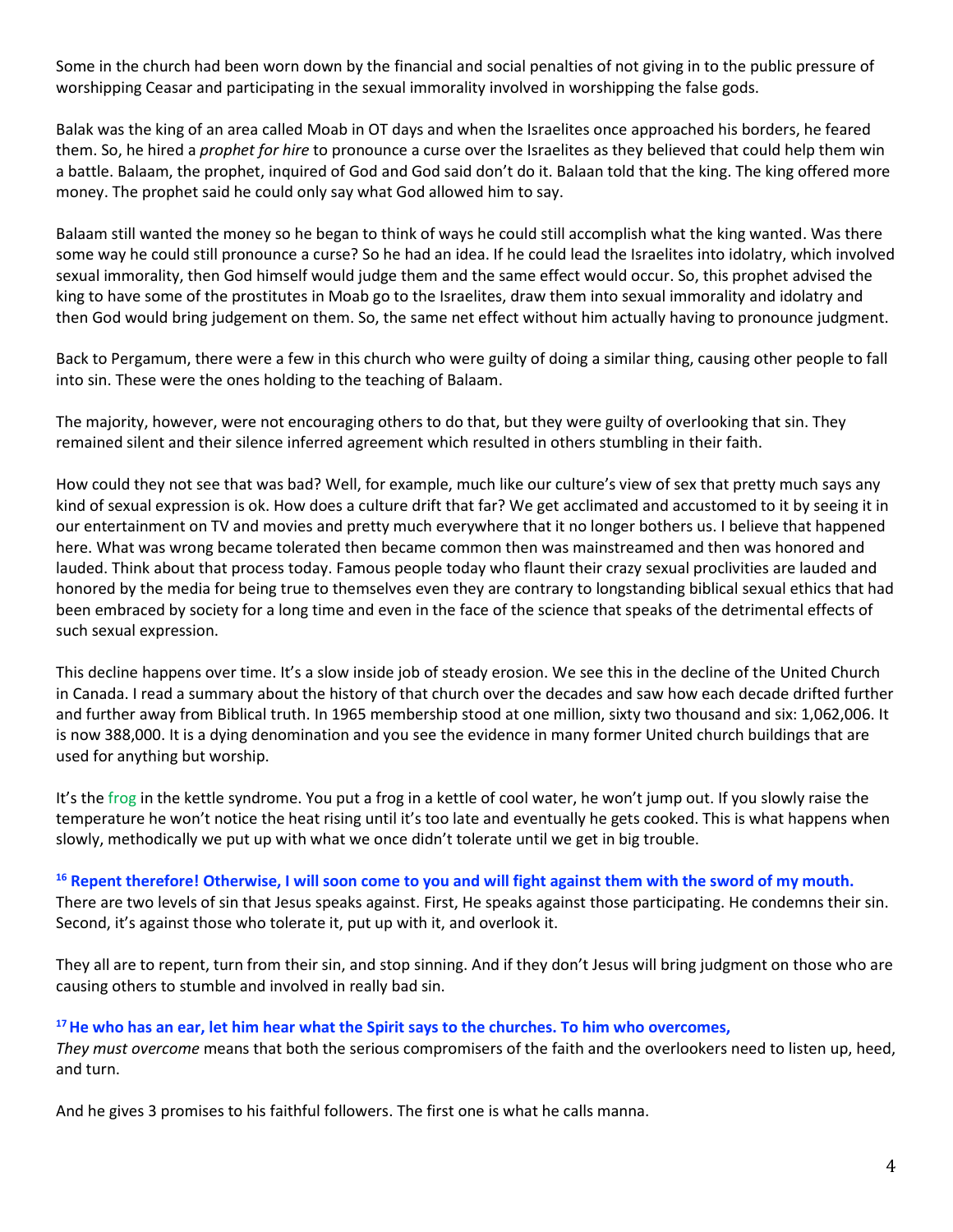- Manna reminds us that God promises to give us spiritual food. Manna was this cake like food that God miraculously provided the Israelites when they were wandering in the desert. It may have looked like a sweet wafer cake. It literally means *what is it.* It's God's promise to us that just like he fed the Israelites, he gives us spiritual food to feed our souls when we need it because Jesus is called the bread of life.
- He then says he give those who overcome a white stone. White reminds us of this new cleanness that we have in Christ, as white as snow, a righteousness that he gives us based on Jesus' righteousness. A white stone was seen as a token of favor.
- Then he says we get a new name. Names in those days meant much more than a designation. They reflected your very identity or character. A new name reminds us that we have a new identity, status, and intimacy with God.

Let's go back to the big idea…

Big idea: The persecuted church in Pergamum reveals three key questions that helps us appraise our spiritual health.

# **Jesus knows our challenges better than we do, so… Question 1: Do I usually turn to him first for wisdom or to myself?**

Jesus knew exactly what they faced in that church in a culture consumed with idol worship. The father of all those Greek gods had his own temple there. It was satan's throne. And he wasn't telling them to escape, but to be people of conquest, standing strong in the midst of it. Think of it this way.

It's easier to be a consistent Christian in some circumstances compared to others, right? In some settings temptations are not as strong as in other settings. If what your group or friends believe or do is more aligned with God honoring behavior, it's easier to go along with that good behavior. The opposite is also true. If your group or friends believe or do bad stuff, it's harder to resist not going along with them. Peer and culture pressure is strong.

Yet, when we resist giving in to attitudes and actions contrary to what pleases God, we get stronger. We grow. We become a testimony to the world about Jesus' way. Jesus is acknowledging to this church that he knows they are in a difficult context but to be strong in that context. Don't run away from it. Rather, first turn to me and I will show you what you need to do.

Now, I'm a problem solver and fixer. This concept is a big challenge for me. I can define a problem and figure out a solution pretty quickly. But in doing so, my tendency is to overlook checking in with the Lord first. Lord, what do you want? What should l do here? How do I respond in this situation? How do I keep from yielding to temptation? You know the situation better than I do. So sometimes I struggle with getting the order wrong. How about you?

Jesus knows everything about us, and our daily circumstances, and he wants us to first turn to him.

And at the end of this section, he reminds us of his provision we just saw, the manna (he will give us spiritual food), the white stone (we have a new imputed righteousness), and the new name (we have a new identity in God and status before him).

## **Jesus expects us to stay spiritually sensitive to sin and righteousness, so…**. **Question 2: Have I allowed myself to become calloused to subtle sin in my life?**

Have you ever gotten a callous on your hand? You know how they are formed? Spring comes around and you're planting your garden and the tools you use to prepare your soil creates these red, pain spots, even blisters on your hand. It hurts. But you still have to work in your garden so the next day you work in the garden and hands hurt a bit less. Each day you work in your garden they hurt less and less until they quit hurting. What happened? Hard skin areas formed over those sensitive places and removed the sensitivity.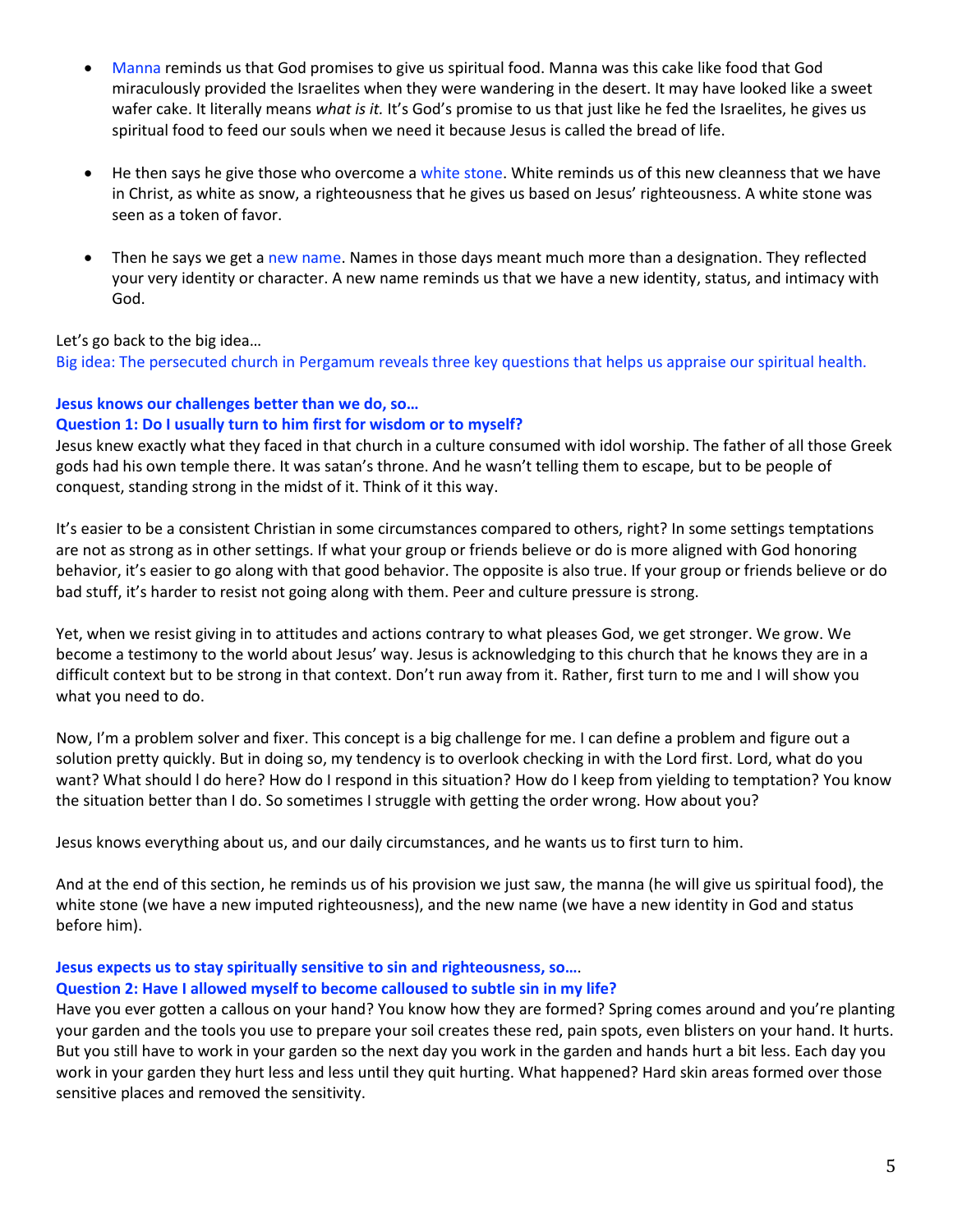That's how spiritual callousness happens. At one time we were very sensitive about doing or saying certain things or having attitudes that were wrong because the Holy Spirit convicted us. We felt guilty because we were wrong. But the more do them, the less conviction we feel so that over time, we no longer feel that conviction.

So when we become less sensitive to sin in our lives (attitudes, outright behaviors, words we use, or the tone we use) when we tolerate it more and more in our lives, not only do we become less sensitive to the sin and less aware of it but a parallel process is happening. We actually become less sensitive to the nudging of the Holy Spirit. And not just in that particular area. We dull the sensitivity to the Holy Spirit's leading and convicting influence and make it more difficult to sense his gentle voice in our lives. It's a personal application of the frog in the kettle syndrome.

The Bible tells us that this process is very real.

*Heb. 3: <sup>12</sup>See to it, brothers, that none of you has a sinful, unbelieving heart that turns away from the living God. <sup>13</sup> But encourage one another daily, as long as it is called Today, so that none of you may be hardened by sin's deceitfulness.*

What had happened in this church? They didn't deny Christ. They stayed committed to the fundamentals. They went to church. They gave. They served. But they had become calloused to some sins. They had lost their sensitivity to sin evidenced in the fact that for some it didn't even register that this group encouraging others into immorality was clearly compromising. Their callousness resulted in toleration.

Maybe the frog in the kettle syndrome has not affect you. But, maybe it has. What are some areas where this might be true?

Maybe its language you use that you once didn't use. Maybe it's the movies with lots of sex and language that at one time really bothered you but now, not so much. Maybe it's fudging the truth but at one time you never did that. Maybe it's harboring an unforgiving attitude toward someone which you didn't do before.

I don't mean being hyper vigilant about this. We can't second guess everything we do or constantly worry or ruminate, "did I just sin without realizing it." But pay attention to your life. Put good people around you. Get plenty of spiritual food by reading the Bible, praying, coming to church when we can gather again, being involved in a group. And when you know you stumble, immediately admit it to God and he will cleanse you. If you need someone to lovingly hold you accountable, find someone.

#### **Jesus wants us to love others by sometimes intervening on their behalf, so… Question 3: Is there someone He is prompting me to further engage with?**

Jesus was telling those in this church who had begun to tolerate this sin to repent and was telling those who were outright sinning to repent. The implication is that those who weren't involved in this sinful behavior were to intervene, get involved with those people so that it stopped. If they didn't, severe consequences of judgment would come their way, described in Jesus' words this way.. *Otherwise, I will soon come to you and will fight against them with the sword of my mouth.*

You see, if some of those we love continue in their sinful and destructive ways, it may lead to very serious consequences. I'm not saying you are their spiritual police. I'm not saying to be judgmental. I am saying that love for those we care about who are doing things that are harmful to themselves and others and rejecting God should prompt us to risk further involvement in their lives.

*Friend, I love you and care about you. But if you continue this, it's sending you into places you don't want to go. How can I help?*

It's risky. But love risks. And when we step outside our comfort zones, we grow.

*Gal. 6:1 Brothers, if someone is caught in a sin, you who are spiritual should restore him gently. But watch yourself, or you also may be tempted.*